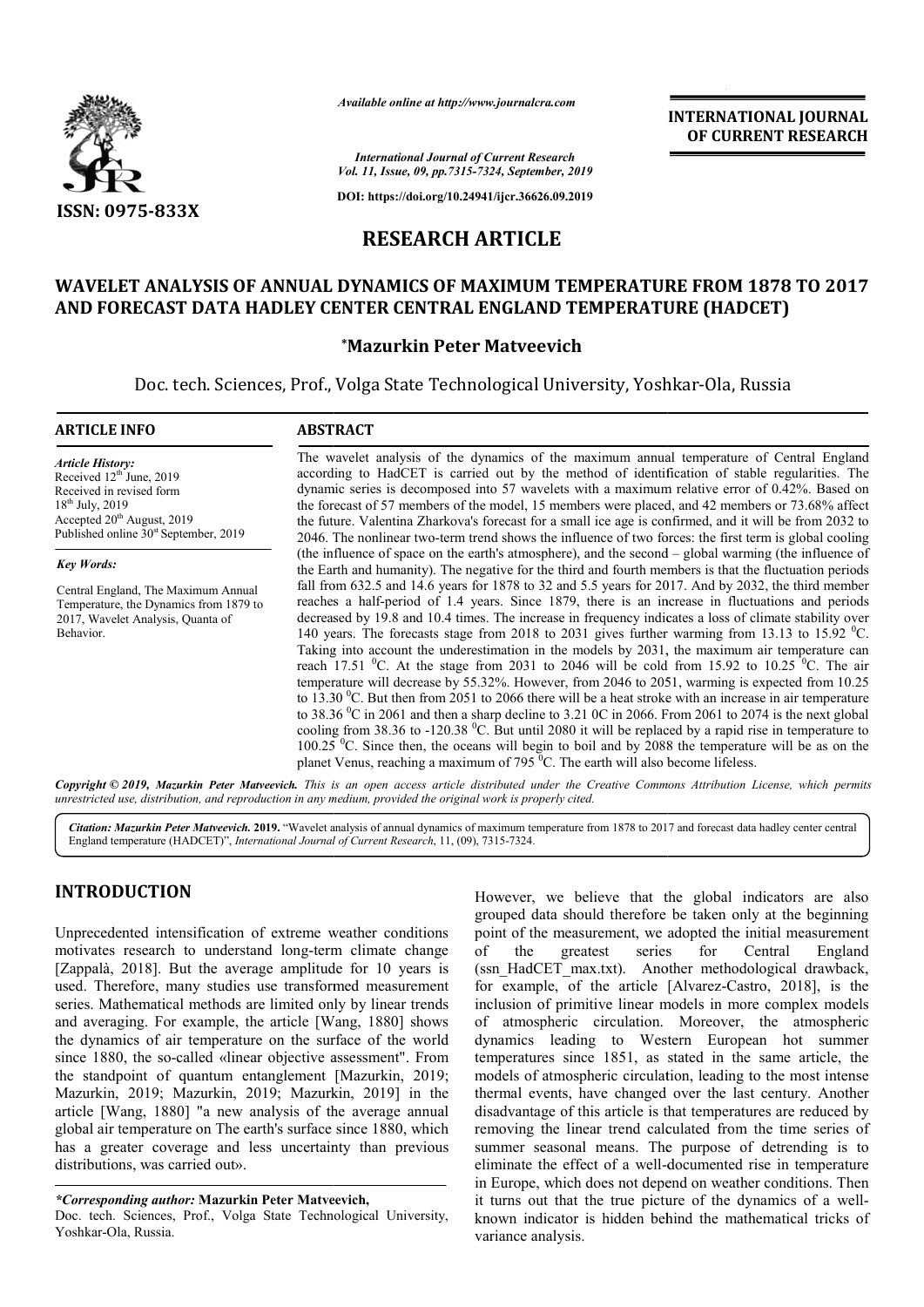Unprecedented intensification of extreme weather conditions motivates research to understand long-term climate change [Zappalà, 2018]. But the average amplitude for 10 years is used. Therefore, many studies use transformed measurement series. Mathematical methods are limited only by linear trends and averaging. For example, the article [Wang, 2017] shows the dynamics of air temperature on the surface of the world since 1880, the so-called «linear objective assessment». From the standpoint of quantum entanglement [Mazurkin, 2019] in the article [Wang, 2017] "a new analysis of the average annual global air temperature on The earth's surface since 1880, which has a greater coverage and less uncertainty than previous distributions, was carried out." However, we believe that the global indicators are also grouped data should therefore be taken only at the beginning point of the measurement, we adopted the initial measurement of the greatest series for Central England (ssn\_HadCET\_max.txt). Another methodological drawback, for example, of the article [Alvarez-Castro, 1851], is the inclusion of primitive linear models in more complex models of atmospheric circulation. Moreover, the atmospheric dynamics leading to Western European hot summer temperatures since 1851, as stated in the same article, the models of atmospheric circulation, leading to the most intense thermal events, have changed over the last century. Another disadvantage of this article is that temperatures are reduced by removing the linear trend calculated from the time series of summer seasonal means. The purpose of detrending is to eliminate the effect of a well-documented rise in temperature in Europe, which does not depend on weather conditions.

Then it turns out that the true picture of the dynamics of a well-known indicator is hidden behind the mathematical tricks of variance analysis. A similar technique "after removal of all global average signals" with the help of various filters is used in the article [Santer, 2013]. The advantage of the article is that the understanding of quantum entanglement in the most dynamic series begins: "Here we study the influence of model and observational uncertainties on our ability to identify an anthropogenic imprint in satellite measurements of stratospheric and tropospheric temperature changes" [Santer, 2013]. The comparison of surface air temperature variability in three coupled integrations of the ocean-atmosphere model over 1000 years was performed according to linear trends. At the same time, changes in surface temperature are the longest and most reliable observational indicator. The record of observations contains both "signals", i.e. forced changes in the climate system, and noise, which is the undisturbed internal variability of the ocean–atmosphere–land surface system. To calculate the evolution of time, subtracting the linear trend would distort the variability of the pattern. For comparison, unchanged observations were used [Stouffer, 1999]. Thus, gradually comes the understanding of the immutability of time series. Time series of global or regional surface air temperature are fundamental for climate change studies [Li, 2016]. The new time series also show a slowdown in China's warming trend over the past 18 years (1998-2015). High-quality climate data sets are the basis for detecting and attributing climate change [Li, 2016]. Therefore, these series should be considered without any changes. Averaging and other types of grouping, of course, are necessary, but they must be performed after the wavelet analysis of constant time series. For example, the average temperature in New Zealand [http://archive.stats.govt.nz] increased at a rate of 0.95  $\mathrm{^0C}$  per century, which means that the average temperature in 2016

was  $1,0$  <sup>0</sup>C warmer than in 1909. The average global land temperature increased by 0.9-1.1  $\rm{^0C}$  over the same period of time. These trends were estimated using linear regression at 95%. Since 1909, New Zealand's warmest year has been 2016. During this period, the average annual temperature was 12.3 <sup>0</sup>C. Over the past 20 years, there have been five warmest years: 1998, 1999, 2005, 2013 and 2016. In these years, the average annual temperature exceeded 13.1  $\bar{C}$ [http://archive.stats.govt.nz]. This heuristic description is acceptable, but does not give a pattern. The reasons for the adoption of linear trends is clear. The main thing is the simplicity of identifying linear formulas. For example, according to [https://journals.ametsoc.org/doi/10.1175/JCLI-D-17-0470.1.], the globally averaged feedback on the dynamics of the atmosphere is positive and enhances the reaction to the temperature near the surface on climate change, on average, 8% in the simulation with related models. The limitation associated with the budget of atmospheric mass leads to the fact that the feedback of dynamics on large scales is small in relation to the feedbacks associated with thermodynamic processes. Idealized impact models show that changes in circulation at high latitudes are potentially more effective in influencing global temperature than changes in circulation at low latitudes, and they discuss the implications for past and future climate change [https://journals.ametsoc.org/doi/10.1175/JCLI-D-17-0470.1.]. Monthly and annual temperature differences and their changes were considered [Ding, 1963-2015] on the Tibetan plateau and its surroundings in 1963-2015. Extreme weather and climate events, of which extreme temperatures are one of the most frequently studied because of the length of a number of temperatures and forecasts of temperature, usually more sustainable. The observed daily temperature peaks and lows at weather stations were obtained from the China climate data center (http://cdc.cma.gov.cn/home.do). Annual values are calculated in the same way as monthly values. Also, only linear trends are used [Ding, 2015]. The main methodological error in the selection of extreme values of the indicator is the absence of the date of measurement with the indication of hours. As a result, it is not possible to model periods of fluctuations of highs and lows. It turns out that the extreme values apply to the whole year, which is clearly wrong. The same flaw you have and the ranks of HadCET.

The article [https://journals.ametsoc.org/topic/w2w.] concludes that the main topic of W2W is predictability and weather forecast. Currently, research topics W2W are «growth errors», «uncertainty of cloud scale and predictability of local weather».It includes theoretical studies, numerical simulations and process studies based in part on advanced statistical methods. The goal of W2W is to determine the limits of weather predictability and prepare the best forecasts that are physically possible. W2W focuses on the most important reasons for the remaining uncertainties (read – quantum [Mazurkin, 2019]) in weather forecasting [https://journals.ametsoc.org/topic/w2w.]. A complex model is given in the article [Sinokrot, ?]. According to it, the energy balance takes into account the influence of air temperature, solar radiation, relative humidity, cloudiness and wind speed on the net rate of heat transfer through the water surface, as well as the thermal conductivity between the water and the river bed. It is shown that the effect of flux on solar radiation varies from 30 to 100%, and the effect of wind from 10 to 30% depending on the nature of the flux. Values are associated with the width of the stream and season because of the changing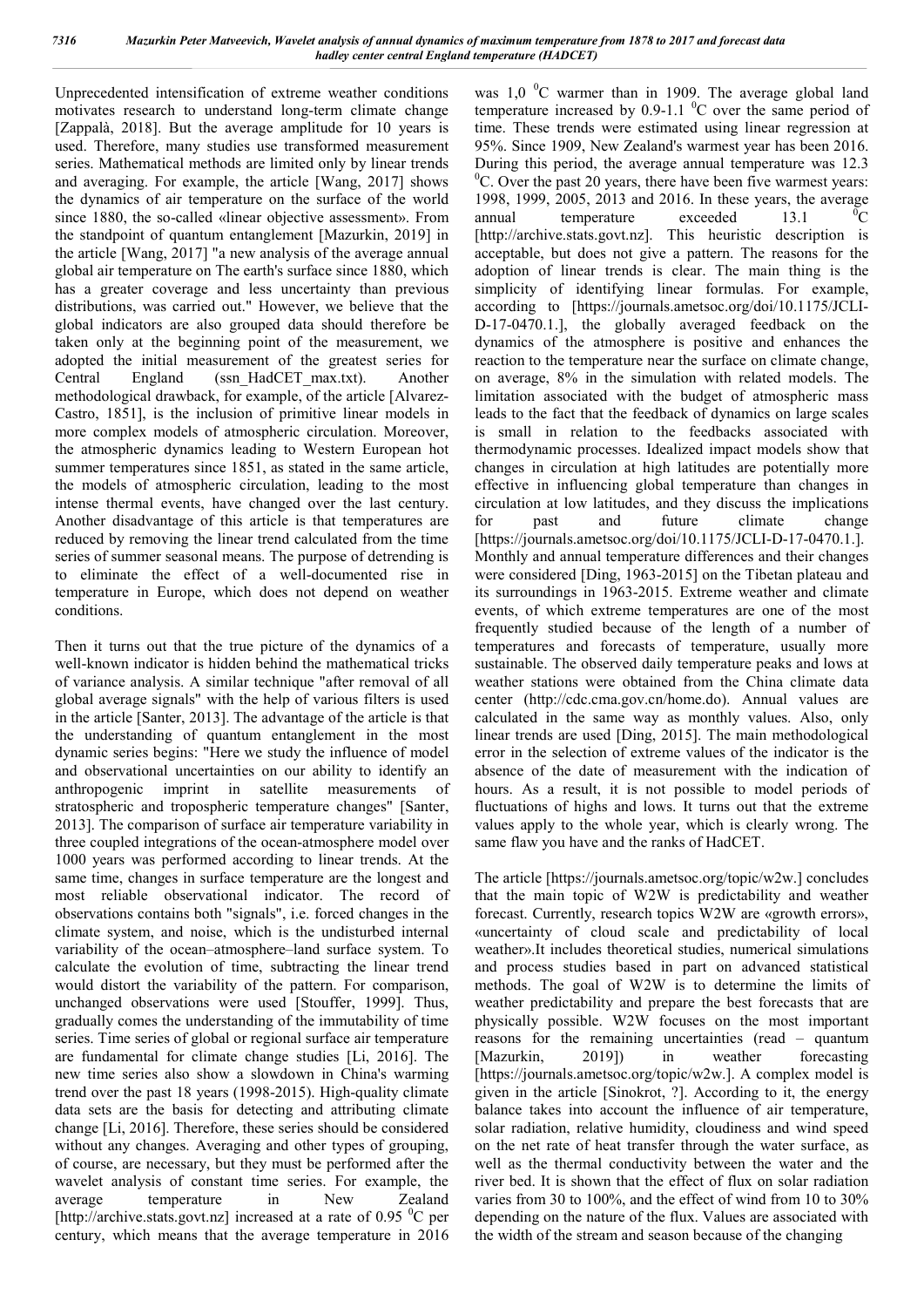| No.<br>p/n | Year | Time $\tau$ , years | $t$ , $\mathrm{^{\mathrm{o}}C}$ | Tailings $\mathcal{E}_{57}$ | Relative<br>error $\Delta$ , % |
|------------|------|---------------------|---------------------------------|-----------------------------|--------------------------------|
|            |      |                     |                                 |                             |                                |
|            | 1879 |                     | 10.52                           | 0.0175031                   | 0.17                           |
|            | 1880 |                     | 12.54                           | $-0.023438$                 | $-0.19$                        |
| 3          | 1881 |                     | 12.12                           | $-0.051185$                 | $-0.42$                        |
| 4          | 1882 | 4                   | 12.99                           | $-0.0020348$                | $-0.02$                        |
| 5          | 1883 |                     | 12.70                           | $-0.0258254$                | $-0.20$                        |
| $\cdots$   |      | .                   | .                               | .                           | $\cdots$                       |
| 135        | 2013 | 135                 | 13.29                           | 0.0351728                   | 0.26                           |
| 136        | 2014 | 136                 | 14.75                           | $-0.0131567$                | $-0.09$                        |
| 137        | 2015 | 137                 | 14.17                           | $-0.00795836$               | $-0.06$                        |
| 138        | 2016 | 138                 | 14.18                           | $-0.00402374$               | $-0.03$                        |
| 139        | 2017 | 139                 | 14.30                           | $-0.00292021$               | $-0.02$                        |

**Table 1. Maximum annual temperature (according to Headset)**

**Table 2. The parameters of models of the dynamics of the maximum temperature(left wavelets affecting the future)**

| Number                   | Wavelet $y_i = a_{1i} x^{a_{2i}} \exp(-a_{3i} x^{a_{4i}}) \cos(\pi x / (a_{5i} + a_{6i} x^{a_{7i}}) - a_{8i})$ |                       |                                       |                       |                                 |                  |                  |                |        |  |
|--------------------------|----------------------------------------------------------------------------------------------------------------|-----------------------|---------------------------------------|-----------------------|---------------------------------|------------------|------------------|----------------|--------|--|
| i                        |                                                                                                                |                       | The amplitude (half) the fluctuations |                       | The half-period of oscillations |                  |                  | Shift          | corr.  |  |
|                          | $a_{1i}$                                                                                                       | $\boldsymbol{a}_{2i}$ | $a_{3i}$                              | $\boldsymbol{a}_{4i}$ | $a_{5i}$                        | $a_{6i}$         | $a_{7i}$         | $a_{8i}$       | r      |  |
| 1                        | 2.71559                                                                                                        | $\overline{0}$        | 0.035513                              | 1.07413               | $\mathbf{0}$                    | $\theta$         | $\mathbf{0}$     | $\mathbf{0}$   | 0.7023 |  |
| $\overline{c}$           | 7.73307                                                                                                        | 0.12096               | $\theta$                              | $\mathbf{0}$          | $\theta$                        | $\theta$         | $\theta$         | $\overline{0}$ |        |  |
| 3                        | 0.54651                                                                                                        | $\mathbf{0}$          | 2.93024e-5                            | 1.88045               | 316.24348                       | $-2.01841$       | 1.00254          | $-6.26821$     |        |  |
| 4                        | 3.14912                                                                                                        | $\mathbf{0}$          | 0.85428                               | 0.30062               | 7.30734                         | $-0.0024517$     | 1.33791          | 1.99219        |        |  |
| 5                        | 0.1427                                                                                                         | $\theta$              | 0.0056849                             | 1                     | 22.53390                        | 0.0085751        | 1                | 1.76368        | 0.1304 |  |
| 6                        | 0.067941                                                                                                       | $\mathbf{0}$          | $-0.00011684$                         | 1.87805               | 1.97673                         | 0.00029667       | 1.02498          | $-1.09258$     | 0.1636 |  |
| $\overline{\mathcal{I}}$ | $-0.098983$                                                                                                    | $\theta$              | $-0.38203$                            | 0.16316               | 2.63285                         | 0.00082132       | 1.06945          | 3.45019        | 0.2811 |  |
| 8                        | 0.012214                                                                                                       | $\theta$              | $-0.027357$                           |                       | 1.37362                         | $-7.20491e-8$    | 1                | 3.06997        | 0.2807 |  |
| 9                        | 0.087155                                                                                                       | $\overline{0}$        | $-0.42135$                            | 0.19509               | 3.82333                         | $\mathbf{0}$     | $\mathbf{0}$     | 5.88058        | 0.3314 |  |
| 10                       | 0.20345                                                                                                        | $\theta$              | 0.0051672                             |                       | 1.26504                         | $\theta$         | $\mathbf{0}$     | $-0.42364$     | 0.2302 |  |
| 11                       | 3.65673                                                                                                        | $\mathbf{0}$          | 2.76627                               | 0.080315              | 5.27453                         | 0.024985         | 0.55837          | 1.41723        | 0.1441 |  |
| 12                       | 0.017614                                                                                                       | $\mathbf{0}$          | $-1.39363$                            | 0.10513               | 7.68937                         | $-0.0089827$     | 0.70595          | -3.23896       | 0.2426 |  |
| 13                       | 0.092843                                                                                                       | $\theta$              | $-0.00014355$                         | 1.58645               | 10.09960                        | $-0.00046679$    | 1.38030          | $-0.67582$     | 0.1780 |  |
| 14                       | 0.021703                                                                                                       | $\theta$              | $-0.44121$                            | 0.24259               | 16.38120                        | $-0.0059755$     | 0.95273          | 0.61785        | 0.1233 |  |
| 15                       | 0.15599                                                                                                        | $\theta$              | $-0.0010865$                          | 1                     | 1.19750                         | $\mathbf{0}$     | $\mathbf{0}$     | 4.75276        | 0.2873 |  |
| 19                       | $-0.19304$                                                                                                     | $\mathbf{0}$          | 7.84243e-5                            | 1.73538               | 2.24833                         | 0.0028409        | 0.47679          | $-0.71288$     | 0.3468 |  |
| 20                       | 0.00023519                                                                                                     | 1.76944               | 0.00047456                            | 1.77878               | 1.93097                         | $\mathbf{0}$     | $\boldsymbol{0}$ | 1.73348        | 0.2721 |  |
| 21                       | $-0.16457$                                                                                                     | $\boldsymbol{0}$      | 5.13749e-5                            | 1                     | 4.29378                         | $-0.48912$       | 0.15551          | $-2.56486$     | 0.3741 |  |
| 24                       | 0.019061                                                                                                       | $\boldsymbol{0}$      | $-0.00026095$                         | 1.82052               | 3.07419                         | $-0.00045737$    | 1.17054          | $-3.53395$     | 0.1666 |  |
| 28                       | 1.21833e-6                                                                                                     | 3.17284               | 0.0010763                             | 1.68765               | 4.02374                         | $-0.16265$       | 0.23950          | $-1.32651$     | 0.5300 |  |
| 30                       | $-0.0074589$                                                                                                   | 0.70510               | 0.014016                              | 0.89769               | 6.67658                         | $-6.85916e-5$    | 1.48379          | $-2.33941$     | 0.3090 |  |
| 31                       | 1.80243e-12                                                                                                    | 7.05685               | 0.051488                              | 1.07640               | 4.56778                         | $-0.0027814$     | 0.84711          | $-0.61617$     | 0.4741 |  |
| 32                       | 0.50210                                                                                                        | $\mathbf{0}$          | 1.44891                               | 0.14612               | 4.34358                         | 0.016344         | 0.74154          | 3.61052        | 0.2182 |  |
| 33                       | $-0.00058830$                                                                                                  | 1.31473               | 0.0017232                             | 1.48901               | 1.08877                         | $\boldsymbol{0}$ | $\boldsymbol{0}$ | 0.54959        | 0.2361 |  |
| 34                       |                                                                                                                | $\boldsymbol{0}$      | $-0.00010111$                         | 1.82605               | 1.25852                         | $\theta$         | $\theta$         | 1.11255        | 0.1806 |  |
| 35                       | $-0.023779$<br>0.00014918                                                                                      | 1.52526               | 0.023419                              | 0.90443               | 4.31441                         | $-0.0027707$     | 0.98033          | $-0.81863$     | 0.1546 |  |
|                          |                                                                                                                |                       |                                       |                       |                                 |                  |                  |                |        |  |
| 36                       | $-3.59446e-6$                                                                                                  | 2.12405               | $\boldsymbol{0}$                      | $\boldsymbol{0}$      | 0.9991                          | $\boldsymbol{0}$ | $\boldsymbol{0}$ | 0.015135       | 0.5160 |  |
| 37                       | $-4.68120e-10$                                                                                                 | 5.51445               | 0.026209                              | 1.18711               | 1.12673                         | $\theta$         | $\theta$         | $-2.90000$     | 0.5259 |  |
| 38                       | 0.0016216                                                                                                      | 0.91135               | 0.12600                               | 0.49111               | 1.05701                         | 0                | $\theta$         | 0.43489        | 0.1930 |  |
| 39                       | 0.00018919                                                                                                     | 1.77909               | 0.0024566                             | 1.39676               | 1.17454                         | 0                | $\theta$         | $-2.64210$     | 0.6413 |  |
| 41                       | 0.023806                                                                                                       | 0.15897               | 0.00092346                            | 1                     | 1.48626                         | 0.00085647       | 0.066247         | 5.70202        | 0.4600 |  |
| 43                       | 0.00014199                                                                                                     | 1.31502               | 0.014584                              | 0.98517               | 4.47329                         | 0.0013085        | 0.98809          | 2.04179        | 0.0959 |  |
| 44                       | 0.00063360                                                                                                     | 1.13988               | 0.011669                              | 0.98677               | 2.50079                         | $-0.00050544$    | 1.08551          | $-5.92647$     | 0.4293 |  |
| 45                       | -1.71864e-10                                                                                                   | 5.63726               | 0.049360                              | 1.06973               | 0.78039                         | $\boldsymbol{0}$ | $\boldsymbol{0}$ | $-1.17097$     | 0.3872 |  |
| 46                       | 0.027028                                                                                                       | $\mathbf{0}$          | 0.20591                               | 0.18600               | 1.03393                         | $\mathbf{0}$     | $\mathbf{0}$     | $-2.82348$     | 0.2172 |  |
| 48                       | $-9.31524e-5$                                                                                                  | $\mathbf{0}$          | $-0.047268$                           | 0.99952               | 1.76326                         | 0                | $\theta$         | 2.13725        | 0.2861 |  |
| 50                       | $-3.40533e-15$                                                                                                 | 8.05438               | 0.024047                              | 1.22572               | 1.57574                         | 0                | $\theta$         | 4.54592        | 0.5734 |  |
| 51                       | 2.56573e-9                                                                                                     | $\boldsymbol{0}$      | $-0.11174$                            | 1.02360               | 27.58807                        | $-0.037899$      | 1.01501          | 2.78452        | 0.2895 |  |
| 52                       | $-0.010216$                                                                                                    | 0.14469               | 0.0043828                             | 1.01453               | 1.64125                         | $\mathbf{0}$     | $\boldsymbol{0}$ | 3.26225        | 0.3111 |  |
| 55                       | 0.00078184                                                                                                     | 1.64327               | 0.43268                               | 0.55510               | 8.85281                         | $-0.023855$      | 0.78186          | 1.05284        | 0.2314 |  |
| 56                       | 1.68633e-7                                                                                                     | 3.18811               | 0.029409                              | 1.02540               | 2.63137                         | $-0.00034499$    | 0.81116          | $-2.08942$     | 0.3267 |  |
| 57                       | 0.012448                                                                                                       | $\boldsymbol{0}$      | $-0.00028864$                         | 1.49543               | 3.42949                         | $-0.0044776$     | 0.80125          | 0.29614        | 0.4998 |  |

*Note:* italics predcitions, and bold critical wavelets.

leaf cover in the trees on the streams. After calibration, the accuracy of hourly and daily water temperature forecasts for several weeks is in the order of 0.2-1 °C. The article [Sinokrot, ?] also shows that solar (short-wave) radiation is the most important component of the heat flow over the water surface, but none of the other components, i.e. long-wave radiation, evaporation and convection into the atmosphere, are

insignificant. Conducting heat exchange between the channel and water is an important component of the thermal balance in shallow water. Factor analysis we will show in a separate article between the maximum, minimum and average annual temperatures of Central England. In conclusion, the influence of temperature indicate that it is possible to consider the urban climate separately.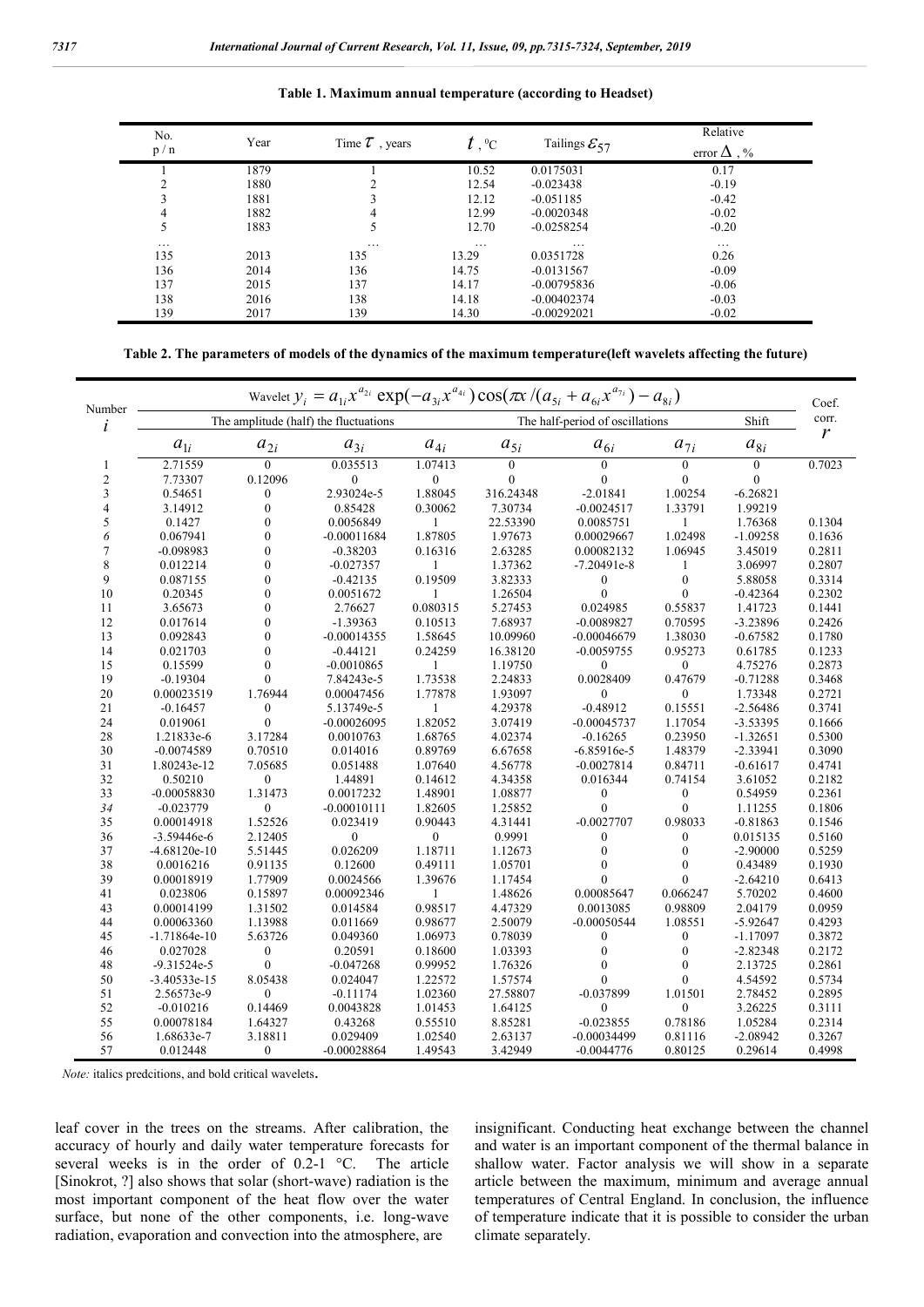

**Figure 1. First, the members of model of dynamics of the maximum temperature: - dispersion; - correlation coefficient**



**Figure 2. Wavelets from the past dynamics of the maximum temperature**

For example, according to [Kislov, 2017], the intensity of the heat island of the city of Moscow, characterized by the data of surface observations, has increased in the last 15 years, and despite the pause in global warming. Discovered that vertical Islands can be traced to a height of 2 km. In summer, the lower part of the heat island is an island of dryness, while the upper part of the heat island corresponds to the island humidity. In winter, in the lower part of the island heat released island humidity [Kislov, 2017].

Any phenomenon or process can be estimated by the level of adequacy (correlation coefficient) of the decomposition of the functional connectivity of the climate into quantum promiscuity (certainty), and the relationship between the climate parameters will give quantum entanglement. Moreover, when forecasting on the forecast horizon, equal to a third of the forecast basis [Mazurkin, 2019], oscillations appear from the set of wavelets, which, due to the sharply increasing amplitude, give quantum entanglement. In this article, the quanta of behavior of the first type differ: in dynamics, each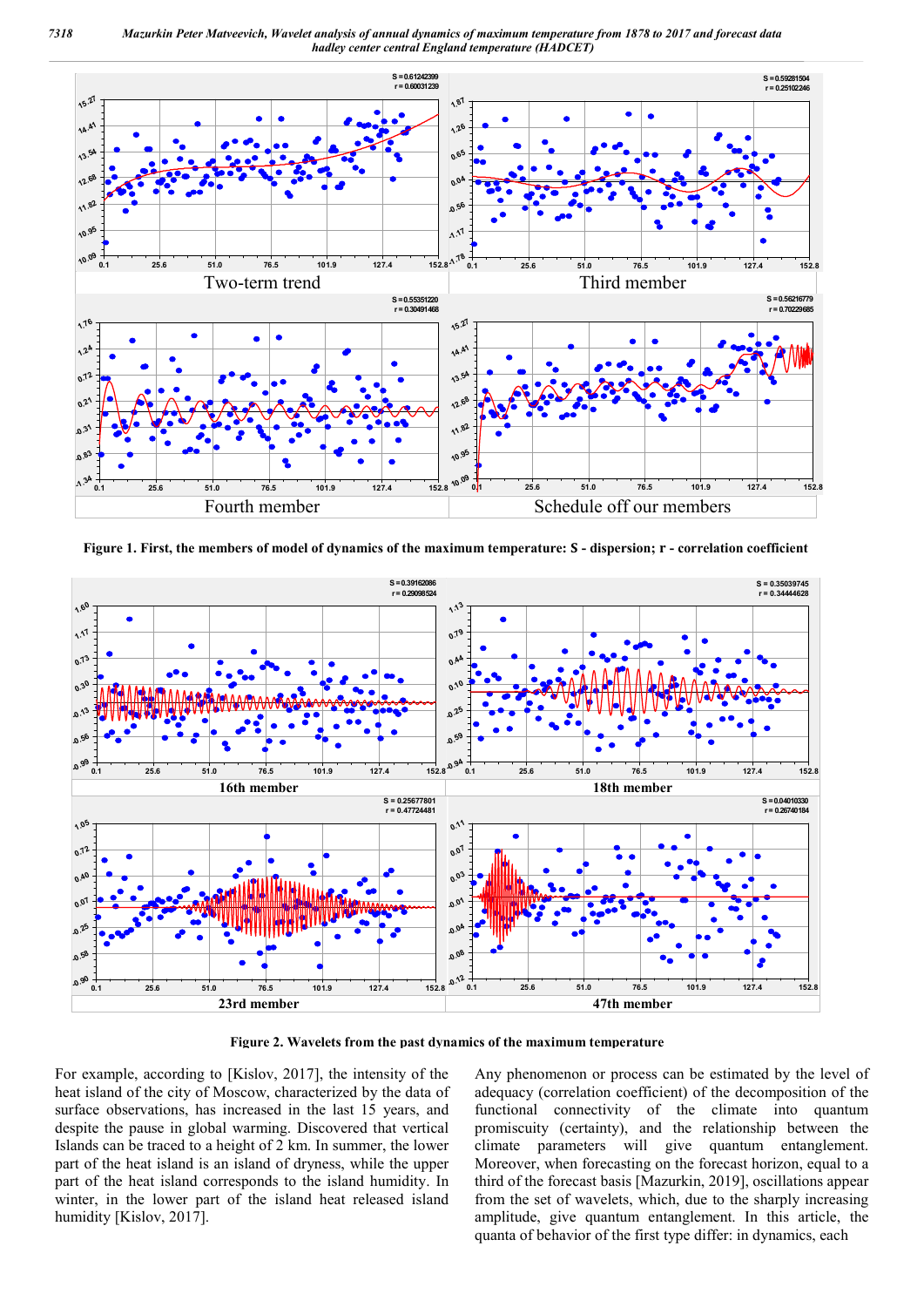



**Figure 4. Pre-critical wavelets of maximum temperature dynamics**

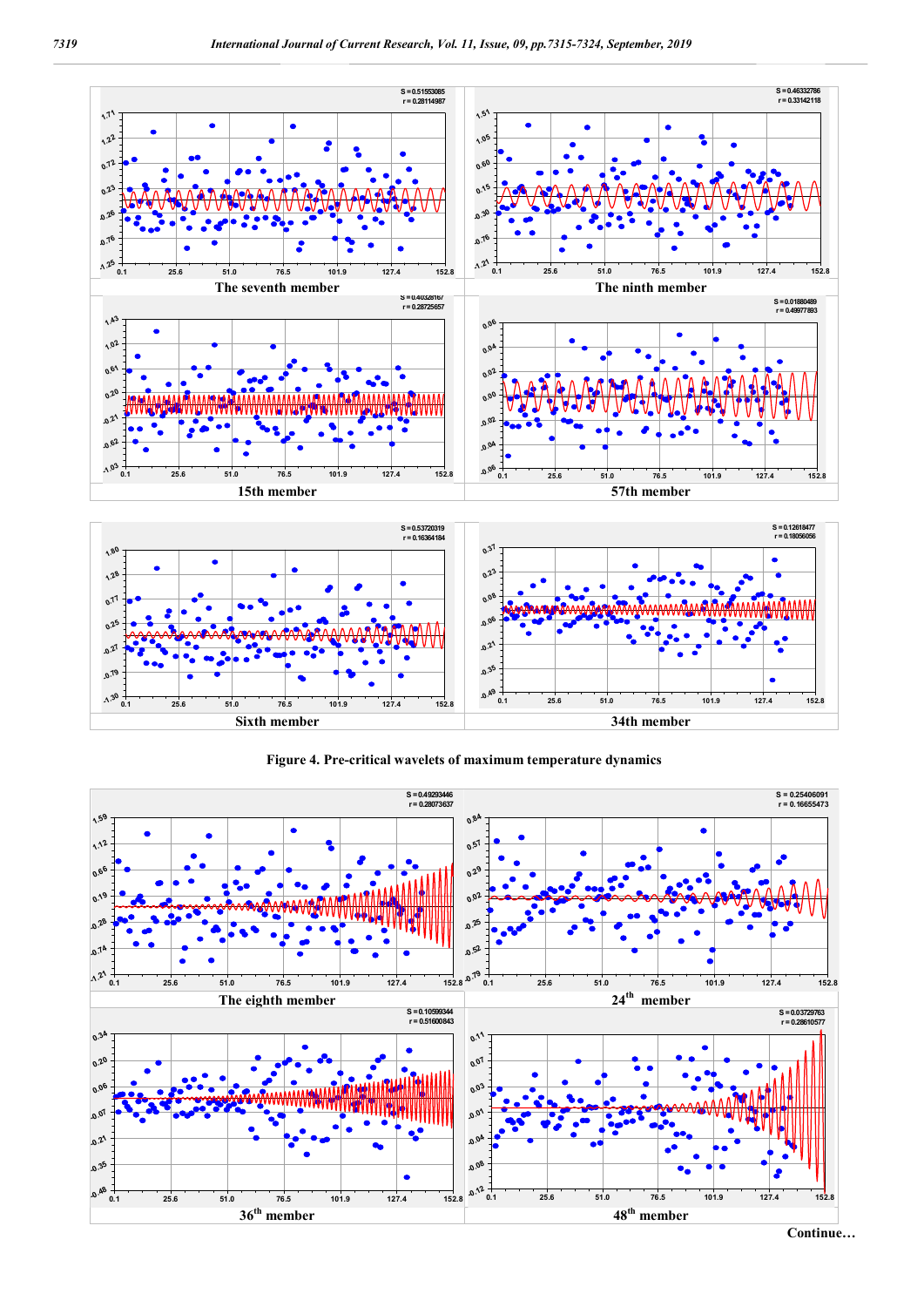

**Figure 6. Maximum temperature forecasts**

factor (in this article, the maximum annual temperature from 1878 to 2017) is divided into the sum of wavelets, that is, in time, the factor is represented as a bundle of solitary waves (solitons) and this process is characterized as *quantum promiscuity (certainty)*. And each wavelet is a separate quantum of behavior. In time, they belong to the infinitedimensional or finite-dimensional wavelets (solitons, solitary waves). Forecasting with the increase of the forecast horizon (with the constancy of the forecast base) gives the transition from certainty to quantum entanglement. We will show this in the forecast of the maximum annual temperature in the future from 2018 to 2088 (70 years) from the base of the forecast in  $2017 - 1878 = 140$  years. As a wavelet, any quantum of behavior in time can be attributed to two groups: 1) occurred in the basis of the forecast up to the time of interruption of

measurements that do not affect the projected future; 2) passing to the future time, and they affect the future behavior of the object of study. The second group of wavelets forms a set of predictive *model equations*. Calculations on them, as the forecast horizon grows, give a high *critical quantum entanglement* due to a sharp increase in the amplitude of some oscillations. By eliminating these critical wavelets, we obtain a predictive model *of moderate quantum entanglement*. Further, excluding from the list of wavelets the precritical equations that give a smooth slight increase in the future amplitude of oscillations, we obtain a normal predictive model with *low quantum entanglement*. With this approach, the table of parameters of the model can exclude those wavelets that are characteristic of the time at the base of the forecast and occurred from the beginning to the end of the base of the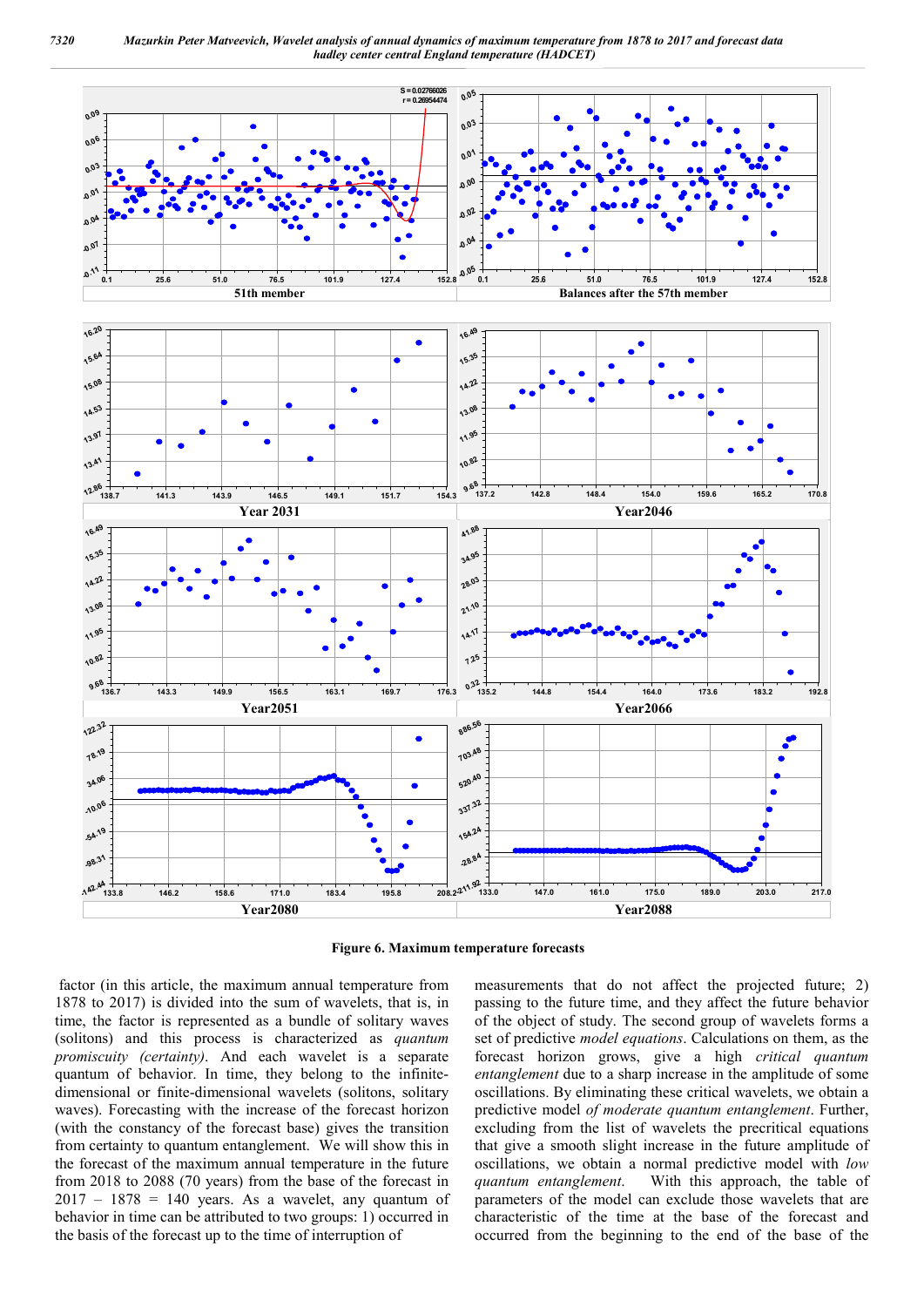forecast. And the remaining equations will be further divided into three groups: *normal* (without taking into account precritical and critical wavelets), *pre-critical* (without taking into account critical wavelets) and *critical* (all passing to the future wavelets) *predictive models*.

**Source data:** The data are given in table 1 (ssn\_HadCET\_max.txt). A total of 57 components of the General model (1) were obtained by the method of identification [7]. The balances in table 1 are calculated as the difference between actual and calculated data. Then the relative error after the last 57th term is equal. The maximum relative error of the General model according to table 1 will be -0.42%. The maximum absolute error is less than  $\pm$  0.05  ${}^{0}C$ . The total number of 139 values without taking into account the sign from table 1 was distributed as follows: 0-0 by the intervals of relative error.1% – 63 pieces; 0.1 –0.2% – 37; 0.2  $-0.3\% - 28$ ;  $0.3 - 0.4\% - 10$ ; more than  $0.4\% - 1$  pieces. Thus, in the range from 0 to  $\pm$  0.5 % of the relative error located all 139 or 100% of the maximum annual temperatures.

**Wavelet analysis:** We understand any dynamic series as a series of signals. The time is  $\tau = 0$  taken from the beginning of the reference time of the basis of the forecast since 1878. Then we obtain the positive x-axis. Wavelet signal, as a rule, of any nature (object of study) is mathematically recorded by the wave formula [7] of the form

$$
y_i = A_i \cos(\pi x / p_i - a_{8i}),
$$
  
\n
$$
A_i = a_{1i} x^{a_{2i}} \exp(-a_{3i} x^{a_{4i}}), \ p_i = a_{5i} + a_{6i} x^{a_{7i}},
$$
 (1)

where  $y$  – the index (dependent factor),  $\dot{l}$  – the number part of the model (1),  $\mathcal{M}$  – is the number of terms in the model (1), in our case equal to 57,  $X$  – is the explanatory variable (influencing factor),  $a_1...a_8$  – the parameters of the model that accepts numeric values in the course of structuralparametric identification in the software environment CurveExpert-1.40 (URL: http://www.curveexpert.net/), *Ai* – – the amplitude (half) of wavelet (axis  $y$ ),  $p_i$  – half-period fluctuations (axis  $X$ ). According to the formula (1) with two *fundamental physical constants*  $e$  (the number of Neper or the number of time) and  $\pi$  (the number of Archimedes or the number of space), *a quantized wavelet signal* is formed from within the studied phenomenon and/or process. The concept of wavelet signal allows us to abstract from the physical meaning of many statistical series of measurements and consider their additive decomposition into components in the form of a sum of individual wavelets. A signal is a material carrier of information. And we understand information as *a measure of interaction*. The signal can be generated, but its reception is not required. A signal can be any physical process or part of it. It turns out that the change in the set of unknown signals has long been known, for example, through the series of meteorological measurements. However, there are still no statistical models as the dynamics of weather parameters at the weather station. At the information technology level, the 23rd Hilbert problem (development of methods of variational calculus) was solved by us [Mazurkin, 2014]. At the same time*, the variation of functions* is reduced to the conscious selection of stable laws and the construction of adequate stable laws on their basis.

We adhere to the concept of Descartes on the need to apply an algebraic equation of General form (1) directly as a finite mathematical solution of unknown differential or integral equations.

**Regularities of the dynamics of maximum air temperature:**  Based on the forecast of 57 members of the General model (1), 15 members were placed, and 42 members or 73.68% affect the future (table. 2). Of the 42 wavelets taken into account in the forecasts up to 2088, 35 are normal (of which the first four terms are obtained from the capabilities of the program environment CurveExpert-1.40) laws. Predicate schema be two members, and critical fluctuations are the five wavelets. These seven terms can create quantum entanglement. After 2088, the predicted temperature values are abnormally high. Forecast [19] within the 2030-2040 that will reduce the temperature of the air confirmed. This period will begin in 2032 and will continue until 2046. The negative sign in front of the model component shows that it is critical to increase the maximum surface air temperature. A total of 12 such members (table. 2). The remaining 30 members have a positive sign and this indicates the desire to increase the maximum temperature at this point of the Earth.

The first term from table 2 of the two-term trend is modified by us [Mazurkin, 2014] Laplace's law (in mathematics), Mandelbrot (in physics), Tsipf-Pearl (in biology) and Pareto's law (in econometrics). Modernization involves the management of the third model parameter 1.07413 that in the known laws equal to 1. It shows the intensity of the exponential decline over time of the maximum air temperature in Central England. As a rule, the first member of the model is a natural component, and the second and subsequent members of the model (1) show biotechnical, in particular anthropogenic, influence. The second term of the exponential growth law gives a dynamic increase in the maximum air temperature. Then it turns out that the trend shows the influence of two forces: the first member is global cooling (the influence of space on the earth's atmosphere), and the second – global warming (the influence of the Earth and humanity).

The third and fourth terms have the amplitude of oscillation according to the law of exponential death (the Laplace law modified by us). Therefore, both wavelets are infinitedimensional, since due to Laplace's law, the amplitude change shows the continuation of values up to 1879 and after 2017. The negative is that the periods of these fluctuations decrease, ranging from  $2 \times 316.24348 \approx 632.5$ years and 14.6 years as of 1878. For 2017, these two wavelets had a period of oscillation of only 32 and 5.5 years. And by 2032, the third term reaches a half-period of 1.4 years, and then the parameter  $a_{5i}$  gets a negative value. Then the first wavelet (the third term) is already critical. In General, the four-membered model (1) provides adequacy for maximum air temperature dynamics with a correlation coefficient of 0.7023 (adequacy level – strong coupling). The other terms give different correlation coefficients, the maximum of which 0.6413 is obtained for the 39th term. In table 2, the minimum half-period of oscillation was 0.9991 years for the 36th critical member. Then it turns out that to identify the cyclicity of less than a year, it is necessary to take into account monthly (but it turned out that the influence of the moon on the air temperature is insignificant) and daily (the earth's revolution around itself) measurements. But, as you know, the change of day and night dramatically changes the temperature.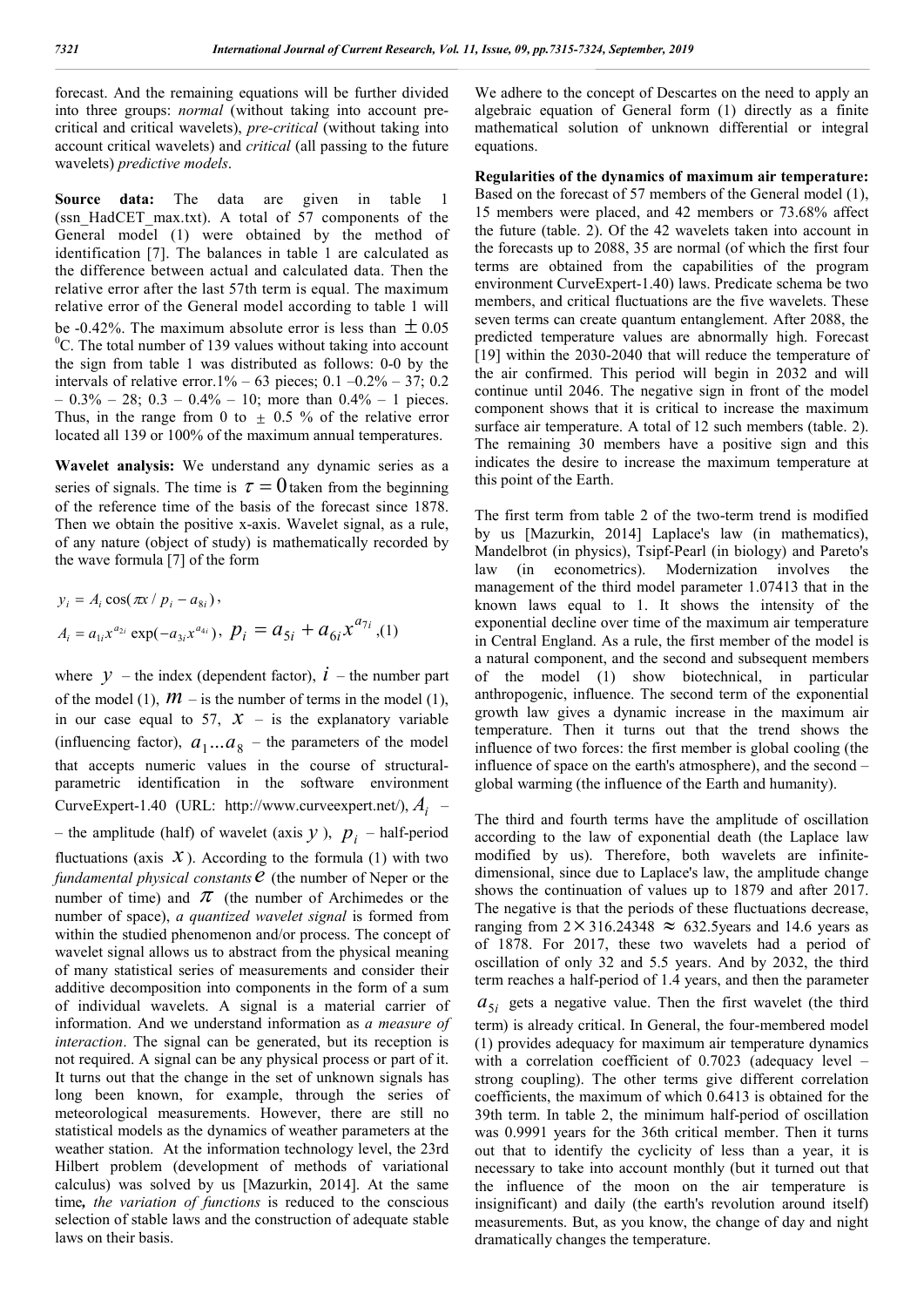Therefore, in the future, extreme values of air temperature should be recorded every at least three hours [9-12]. Only then is it possible to take into account the actual maxima and minima of temperature in the surface layer of the atmosphere. In this case, the uniform abscissa scale according to HadCET will turn into an uneven scale.

**The first pattern of the dynamics of the maximum temperature:** Trend contains two members (Fig. 1) and obtained a correlation coefficient of 0.6003. Moreover, the pattern is clearly nonlinear, so we consider attempts to apply linear models in climatology to be an obvious simplification. Although the linear equation has a correlation coefficient of 0.5610, however, in the identification method [Mazurkin, 2014], we use the linear model only as the beginning of the modeling process. The reason for the «love» of scientists to approximate linear trends lies in only one thing – linear models are universal to the positive and negative halves of the abscissa. Linear models are valid only on short dynamic series, and on long ones, as in this example in 139 years, linear trends are very rough and primitive. The first wavelet as the third term of the General model (1) (Fig. 1) with a correlation coefficient of 0.2510 after the Union changed sign in amplitude and became the law of exponential death. This led to tremor (shaking after 2017). Second wavelet with ад6екватностью 0.3049 has not changed in design. As can be seen from the General schedule for the four members, after 2017 there is a tremor (jitter) due to a significant decrease in the half-period of oscillations. It turned out that this jitter will change by other wavelets, but the forecast even at the heuristic level is disappointing: at this point the maximum temperature of the air on the surface of the earth's land will change randomly. As a result, the climate at this point, and hence on the whole Earth, will be predictable only for all 42 wavelets. This manifests the integrity of the climate. However, this statement requires checking for more reliable measurement data along the time axis, including, in addition to the maximum temperature, the exact coordinates of each value of the indicator (year, month, day, hour).

**Wavelets that do not affect the forecast for the future:** We show the graphs of the four most characteristic wavelets of the total number 15 (100 15 /  $57 = 26.32\%$ ), which do not affect the future (Fig. 2). The maximum amplitude of the 16th member was observed around 1890, and then the amplitude of the oscillation gradually decreased, reaching almost zero in 2017. Then, from 2018, this fluctuation will no longer affect the dynamics of the maximum temperature of the surface air layer. But the 18th term has clear boundaries at the beginning and end of the oscillation, so this wavelet becomes finitedimensional. It began around  $1878 + 25 = 1913$  and will continue until 2030. However, the transition to the future is insignificant, so this fluctuation can also be attributed to the group that does not affect the forecasts. Further, the 23rd member is also similar to the 18th member, but has boundaries of influence in the past from 1916 to 2017. Even further inretrospectis the 47th wavelet. Then it turns out that there are different wavelets on the time axis, and in the future new vibrational disturbances may appear, the beginning of which is earlier or further than the end of the forecast base. This uncertainty and does not allow you to fully trust the forecasts. The larger the forecast horizon, the less likely the adequacy of the forecast.

**Normally affect the future of wavelets:** Of the 42 wavelets, 34 are normal members (the third term we have attributed to the generators of quantum entanglement) of the 57 members  $(100 \t34 / 57 = 59.65\%)$ . The most characteristic of the acceptance of normality is the seventh term (Fig. 3). Here the amplitude of oscillation varies little (slow increases or decreases, or has constant amplitude). From the data of table 2 it can be seen that the amplitude of the oscillation slowly increases according to the law of exponential growth. In the ninth member, the amplitude of the oscillation also slowly increases. In this case, the half-period of oscillation is not important for selection in normal wavelets. Therefore, the third member can also be conditionally attributed to this group.

Wavelets 15 and 57 also have a slowly increasing oscillation amplitude. Of course, all the oscillations decreasing in amplitude, but continuing their influence on the future, quite obviously become normal. As can be seen from the graphs, all normal wavelets have a quiet continuation in time for the future, while the amplitude of the oscillations in the forecasts increases slightly. And this circumstance becomes important for forecasting on one third of the basis of the forecast (forecast) or on full length of the basis of the forecast (approximate forecast). The range of dynamics of the maximum annual temperature of Central England has almost 60% of normal wavelets.

**Pre-critical wavelets for the future:** Pre-critical and critical wavelets are conditional. Figure 4 shows graphs of only two pre-critical wavelets (3.51%). So we called fluctuations, which relative to the horizon of the forecast changes relatively little, but still in the direction of increasing amplitude. The result of such selection of wavelets will be known only after direct calculations on the forecast horizon in the Excel software environment. In this example, pre-critical and critical wavelets cancel each other out, so the prediction was only possible for all 42 members.

**Critical dynamics wavelets for the future:** Five future critical wavelets are shown in figure 5. They were enough in the dynamic series according to table 1 (8.77% of 57 members). The 51st member is especially interesting. It almost started in 1978 and therefore such a sharp increase in amplitude according to the law of exponential growth, apparently, did not go unnoticed for climatologists in England. It is this oscillation that determines the wave line of the forecast until 2088. Figure 5 at the end shows a scatter plot of the residuals after the 57th term. They have less standard error of measurements of temperature  $(0.1 \, {}^{0}C$  for the price of division of the instrument, especially in the late 19th century) to  $\pm$  0.05 °C the remains after a 57-year member of the steel is less than that of the measurement error.

**Maximum temperature forecasts for the future:** Direct calculations in Excel, figure 6 graphs the forecasts. The first stage from 2018 to 2031 is characterized by further warming from 13.13 0 C to 15.92  $^0$ C. In fact, the maximum temperature was registered for 2018 (https://www.metoffice.gov.uk/ hadobs/hadcet/data/download.html) in the surface air layer 14.72  $\mathrm{^0C}$ . In comparison with 2017, the actual temperature increase was equal to  $14.72 - 14.30 = 0.42$  °C. The deviation of the calculated values in table 1 for 2017 was -0.02% and also equal to  $14.30<sup>0</sup>C$ . As a result, the calculated for all signs of numbers in the program environment CurveExpert-1.40 is more accurate compared to the record of five significant digits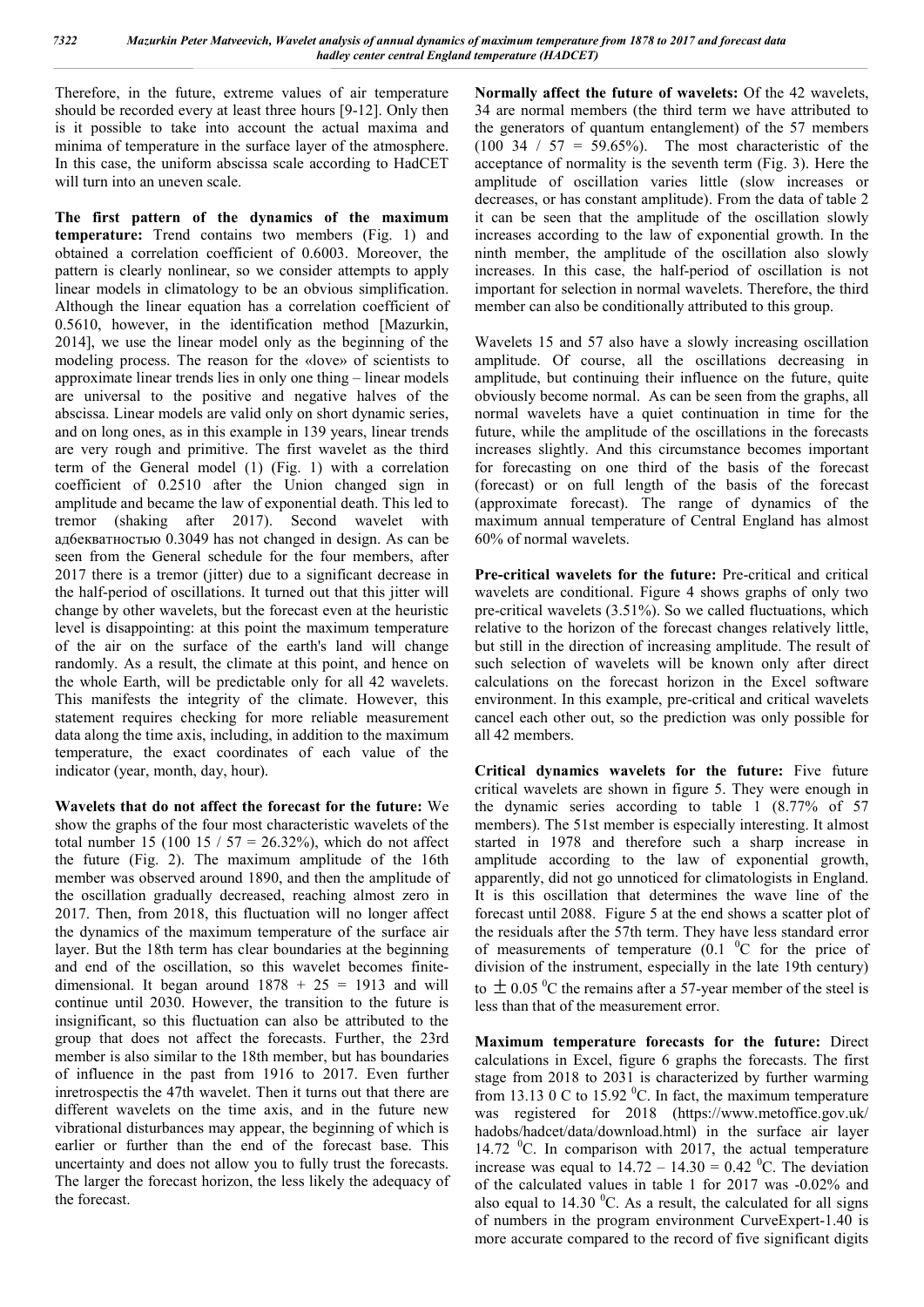in the model parameters (1) in table 2. Therefore, the difference from the actual value of  $14.72 \text{ }^{\circ}$ C for 2018 calculated by 42 equations from table 2 to 13.13  $^0C$ , equal to 1.59 <sup>o</sup>C or 100 (14.72 – 13.13) / 14.72 = 10.80%. Then all forecasts become somewhat understated, and the real picture of climate dynamics in Central England can be much more dramatic. Taking into account the underestimation in the models by 2031, the maximum air temperature can reach 10% more than the value of 15.92  $\mathrm{^0C}$  and will be 17.51  $\mathrm{^0C}$ . Then we can conclude that we need annual iterations of 57 wavelets, taking into account the maximum air temperatures. And every year it is necessary to consider the forecasts taking into account the full record of the model parameters (for example, take the first parameter of the first member instead of 2.71559 in the table the value 2.71558837237 E+000 on the printout of the software environment). At the second stage from 2031 to 2046 there is a cooling from 15.92 to 10.25 0C. The decrease in air temperature will occur at  $100 (15.92 - 10.25) = 55.32\%$ . This stage coincides with the forecast for 2030-2040 for solar activity [34] and it may be a small ice age.

However, from 2046 to 2051, warming is expected in Central England from 10.25 to 13.30 0C. This is a very short period of global warming relaxation. But then in the next stage from 2051 to 2066 there will be a heat stroke with an accelerated increase in the maximum air temperature to  $38.36\text{ °C}$  in 2061 and then a sharp decline to  $3.21\text{ °C}$  in 2066. The next stage from 2061 to 2074 is the probable global cooling from 38.36 to  $-120.38$  °C. In figure 6, this global cooling to 2080 will be replaced by a rapid rise to  $100.25 \degree$ C. Since then, the oceans will begin to boil and after 8 years by 2088 the temperature will be as on the planet Venus, reaching a maximum of 795 $\mathrm{^{0}C}$ . From this point in time, an even more terrible global cooling may begin. Thus, the earth's atmosphere since 2051 will go to the dressing. Oscillatory adaptation is already broken, and before the destruction of the mechanism of adaptation of the atmosphere at the point of Central England long. For the adoption of effective measures to stabilize the oscillatory adaptation to climate change to 2051 remained for 32 years.

### **Conclusion**

For each ground-based weather station it is necessary to study *the point distributions* of meteorological measurements, in this article the maximum annual temperature of Central England according to HadCET. The dynamic series was decomposed into 57 wavelets with a maximum relative error of 0.42%. Direct calculations in Excel for them with five significant figures in the parameters of the model (1) allowed us to give forecasts for the stages up to 2088. As a wavelet, any quantum of behavior in time can be attributed to two groups: 1) occurred in the basis of the forecast up to the time of interruption of measurements that do not affect the projected future; 2) passing to the future time, and they affect the future behavior of the object of study. Based on the forecast of 57 members of the General model (1), 15 members were placed, and 42 members or 73.68% affect the future. After 2088, the predicted temperature values are abnormally high. Therefore, since 2051, due to the anomalous behavior of the third member, quantum entanglement has already begun. Forecast Valentina Zharkova on small ice age in the 2030-2040 confirmed. This period will begin in 2032 and will continue until 2046. The nonlinear two-term trend shows the influence of two forces: the first term is global cooling (the influence of space on the earth's atmosphere), and the second – global

warming (the influence of the Earth and humanity). The third and fourth members are the amplitude of the oscillations according to the law Expo-nentially death. Therefore, both wavelets are infinite-dimensional, since the amplitude change shows the continuation of the values before 1879 and after 2017. The negative is that the periods of these fluctuations decrease, ranging from  $2 \times 316.24348 \approx 632.5$  years and 14.6 years as of 1878. For 2017, these two wavelets had a period of oscillation of only 32 and 5.5 years. And by 2032, the third member reaches a half-period of 1.4 years. As a result, since 1879 there has been a strong increase in the frequency of oscillations, when the periods of oscillations decreased by 19.8 and 10.4 times. An increase in the frequency of oscillations indicates a loss of climate stability.

For the first four members after 2017, tremor (shaking) is observed due to a significant decrease in the half-period of oscillations. It turned out that this jitter until 2088 will change other wavelets, the maximum temperature will change cycles of cooling and warming. The first phase from 2018 to 2031, the year was characterized by further warming from  $13.13^{\circ}$ C 15.92 <sup>o</sup>C. Due to five significant digits in the parameters of the model calculations for the forecasts proved to be understated. The real picture of climate dynamics in Central England can be much more dramatic. Taking into account the underestimation in the models by 2031, the maximum air temperature can reach 10% more than the value of 15.92  $\rm{^0C}$  and will be 17.51  $\rm{^0C}$ . At the second stage, from 2031 to 2046, cooling is expected from 15.92 to 10.25 0C. The decrease in air temperature will occur at  $100 (15.92 - 10.25) = 55.32\%$ . This stage coincides with the forecast for 2030-2040 for solar activity and it may be a small ice age. However, by 2046 2051 years expected warming in Central England with up to  $10.25$  13.30  $^0$ C. But then in the next stage from 2051 to 2066 there will be a heat stroke with an accelerated increase in the maximum air temperature to 38.36  $^{\circ}$ C in 2061 and then a sharp decline to 3.21  $^{\circ}$ C in 2066. The next step 2061 to 2074 year is likely global cooling from 38.36 to  $-120.38$  °C. Is global cooling until 2080 replaced by rapid temperature rise to  $100.25 \,^0$ C. From this point in time the oceans will begin to boil to the year 2088, the temperature will become like the planet Venus, reaching a maximum temperature at  $795\text{ °C}$ . Apparently, this time the Earth will become lifeless.

### **REFERENCES**

- Alvarez-Castro, M.C., Faranda, D., Yiou. P. 2018. Atmospheric Dynamics Leading to West European Summer Hot Temperatures Since 1851. Hindawi. Complexity. Volume, 10 p. https://doi.org/ 10.1155 /2018/2494509.
- Atmosphere and climate. http://archive.stats.govt.nz.
- Byrne, M.P., Schneider. T. Atmospheric dynamics feedback: concept, simulations, and climate implications. https://journals.ametsoc.org/doi/10.1175/JCLI-D-17- 0470.1.
- Ding, J. et al. 1963. Monthly and annual temperature extremes and their changes on the Tibetan Plateau and its surroundings during -2015. https://www.ncbi.nlm.nih.gov/ pmc/articles/PMC6082912/.
- Kislov, A. et al. 2017. «Heat island» of the Moscow agglomeration and the urban-induced amplification of of global warming. Article in Vestnik MGU. Serija V, Geografia. June. https://www.researchgate.net/ publication/320057275.